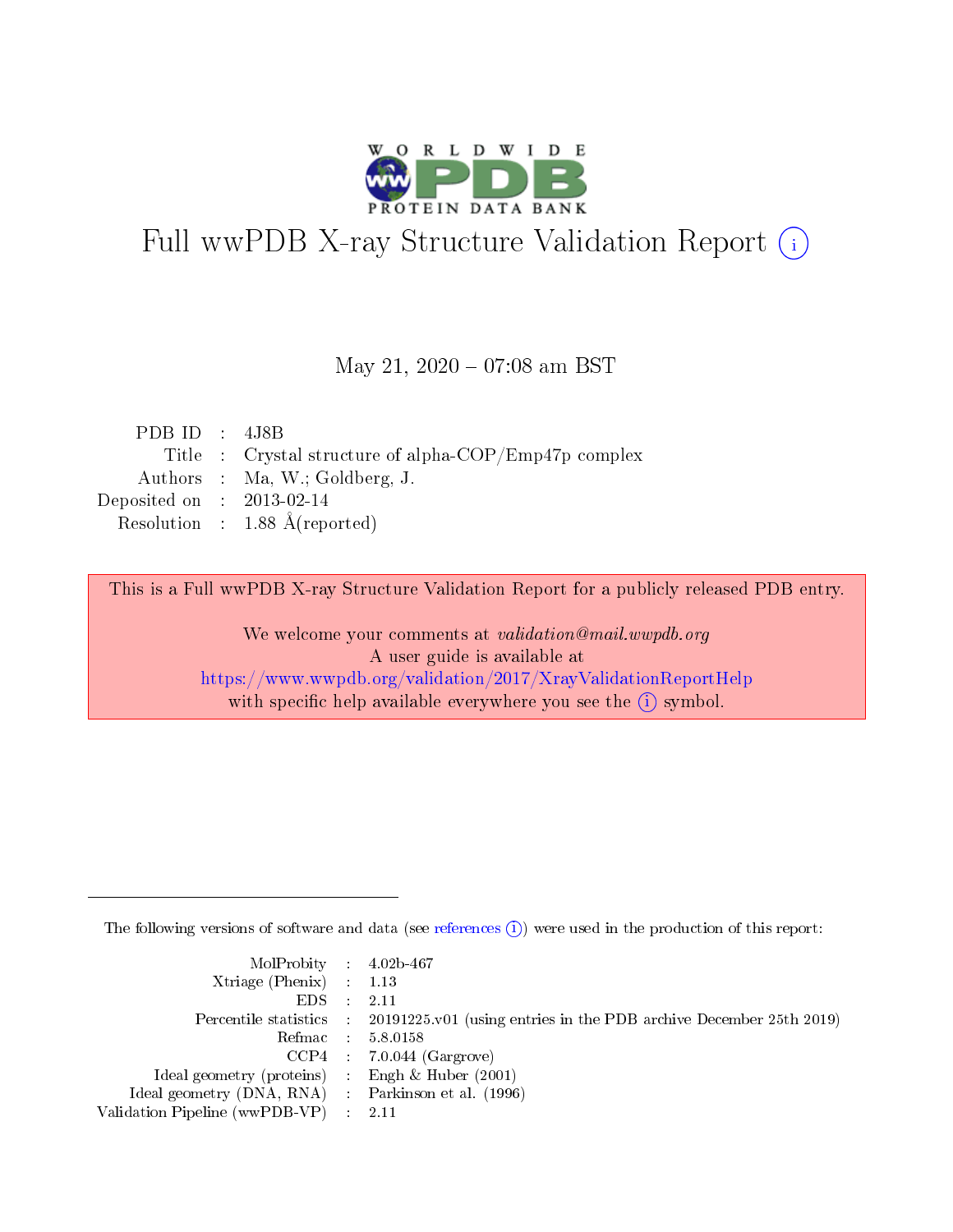# 1 [O](https://www.wwpdb.org/validation/2017/XrayValidationReportHelp#overall_quality)verall quality at a glance  $(i)$

The following experimental techniques were used to determine the structure: X-RAY DIFFRACTION

The reported resolution of this entry is 1.88 Å.

Percentile scores (ranging between 0-100) for global validation metrics of the entry are shown in the following graphic. The table shows the number of entries on which the scores are based.



| Metric                | Whole archive<br>$(\#\mathrm{Entries})$ | Similar resolution<br>$(\#\text{Entries},\, \text{resolution}\; \text{range}(\textup{\AA}))$ |
|-----------------------|-----------------------------------------|----------------------------------------------------------------------------------------------|
| $R_{free}$            | 130704                                  | $9470(1.90-1.86)$                                                                            |
| Clashscore            | 141614                                  | $10282(1.90-1.86)$                                                                           |
| Ramachandran outliers | 138981                                  | $10152(1.90-1.86)$                                                                           |
| Sidechain outliers    | 138945                                  | $10152(1.90-1.86)$                                                                           |
| RSRZ outliers         | 127900                                  | $9303(1.90-1.86)$                                                                            |

The table below summarises the geometric issues observed across the polymeric chains and their fit to the electron density. The red, orange, yellow and green segments on the lower bar indicate the fraction of residues that contain outliers for  $>=3, 2, 1$  and 0 types of geometric quality criteria respectively. A grey segment represents the fraction of residues that are not modelled. The numeric value for each fraction is indicated below the corresponding segment, with a dot representing fractions  $\epsilon=5\%$  The upper red bar (where present) indicates the fraction of residues that have poor fit to the electron density. The numeric value is given above the bar.

| Mol | $Chain$ $Length$ | Quality of chain |     |     |     |  |  |  |  |
|-----|------------------|------------------|-----|-----|-----|--|--|--|--|
|     | 397              | 79%              |     | 10% | 9%  |  |  |  |  |
|     |                  | 67%              | 17% |     | 17% |  |  |  |  |

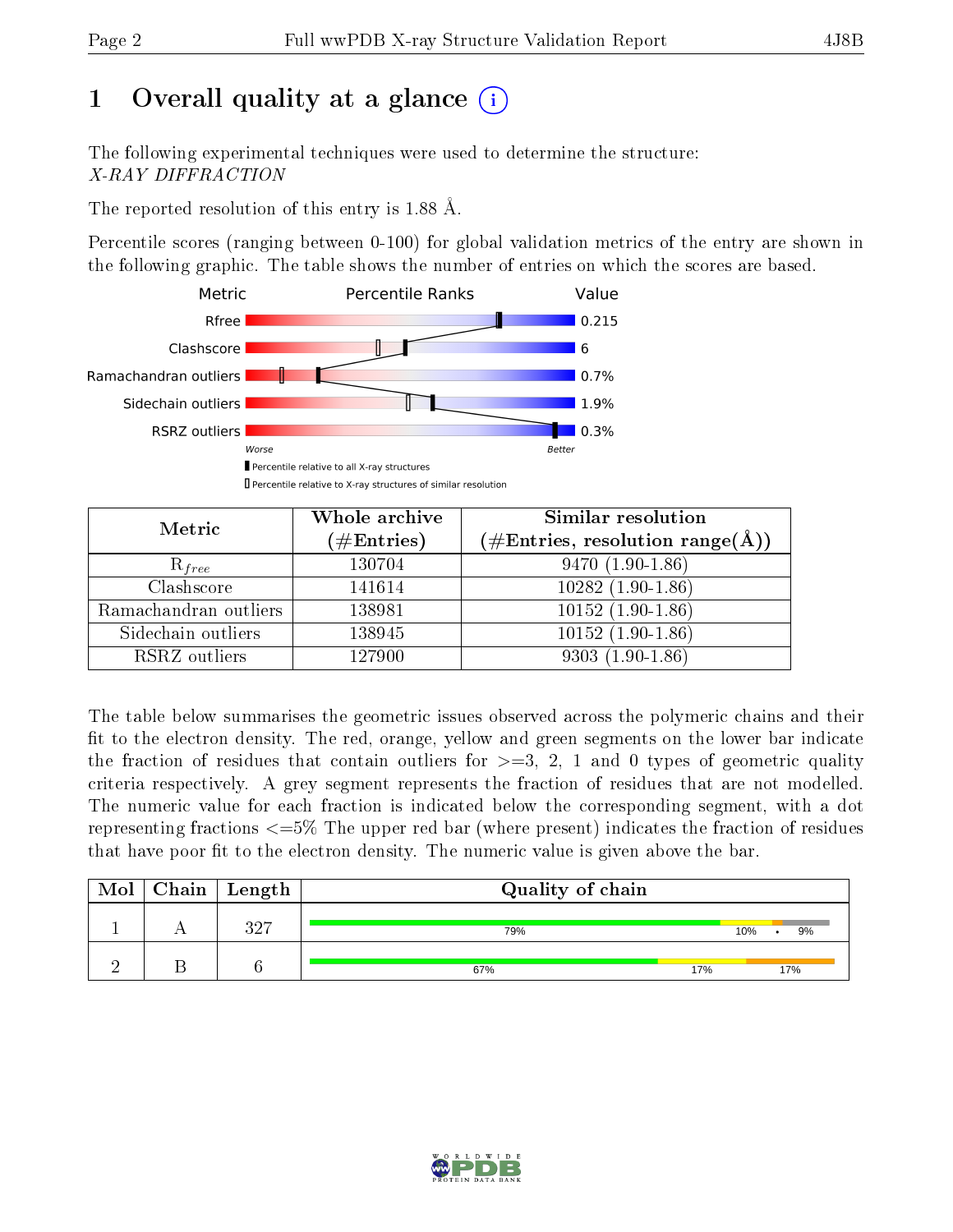# 2 Entry composition (i)

There are 3 unique types of molecules in this entry. The entry contains 2620 atoms, of which 0 are hydrogens and 0 are deuteriums.

In the tables below, the ZeroOcc column contains the number of atoms modelled with zero occupancy, the AltConf column contains the number of residues with at least one atom in alternate conformation and the Trace column contains the number of residues modelled with at most 2 atoms.

Molecule 1 is a protein called coatomer alpha subunit.

| Mol | $\perp$ Chain $\perp$ | Residues | $\rm{Atoms}$            |     |     |     |        | $\text{ZeroOcc} \mid \text{AltConf} \mid$ | $\mid$ Trace $\mid$ |
|-----|-----------------------|----------|-------------------------|-----|-----|-----|--------|-------------------------------------------|---------------------|
|     |                       | 298      | $\rm Total$<br>$2407\,$ | 539 | 434 | 418 | $16\,$ |                                           |                     |

There are 6 discrepancies between the modelled and reference sequences:

| Chain | Residue    | <b>Modelled</b> | Actual     | Comment         | Reference                             |
|-------|------------|-----------------|------------|-----------------|---------------------------------------|
| А     | 2          | ALA             | <b>GLU</b> | CONFLICT        | UNP Q96WV5                            |
| А     | 67         | ILE.            | <b>LEU</b> | CONFLICT        | UNP Q96WV5                            |
| А     | 181        | <b>LYS</b>      | LEU        | <b>CONFLICT</b> | $\overline{UNP Q}96WV5$               |
| А     | 185        | <b>LYS</b>      | LEU        | CONFLICT        | UNP Q96WV5                            |
| А     | <b>200</b> | <b>ALA</b>      | <b>THR</b> | <b>CONFLICT</b> | $\overline{\text{UNP Q}}96\text{WV}5$ |
| А     | 297        | <b>ALA</b>      | <b>ASP</b> | CONFLICT        | UNP Q96WV5                            |

• Molecule 2 is a protein called Emp47p.

| Mol | $Chain   Residues$ | Atoms           |  |  |  | ZeroOcc   AltConf   Trace |  |
|-----|--------------------|-----------------|--|--|--|---------------------------|--|
|     |                    | Total<br>$50\,$ |  |  |  |                           |  |

• Molecule 3 is water.

|  | Mol   Chain   Residues | Atoms                  | $ZeroOcc \mid AltConf \mid$ |
|--|------------------------|------------------------|-----------------------------|
|  | 160                    | Total O<br>160.<br>160 |                             |
|  |                        | Total O                |                             |

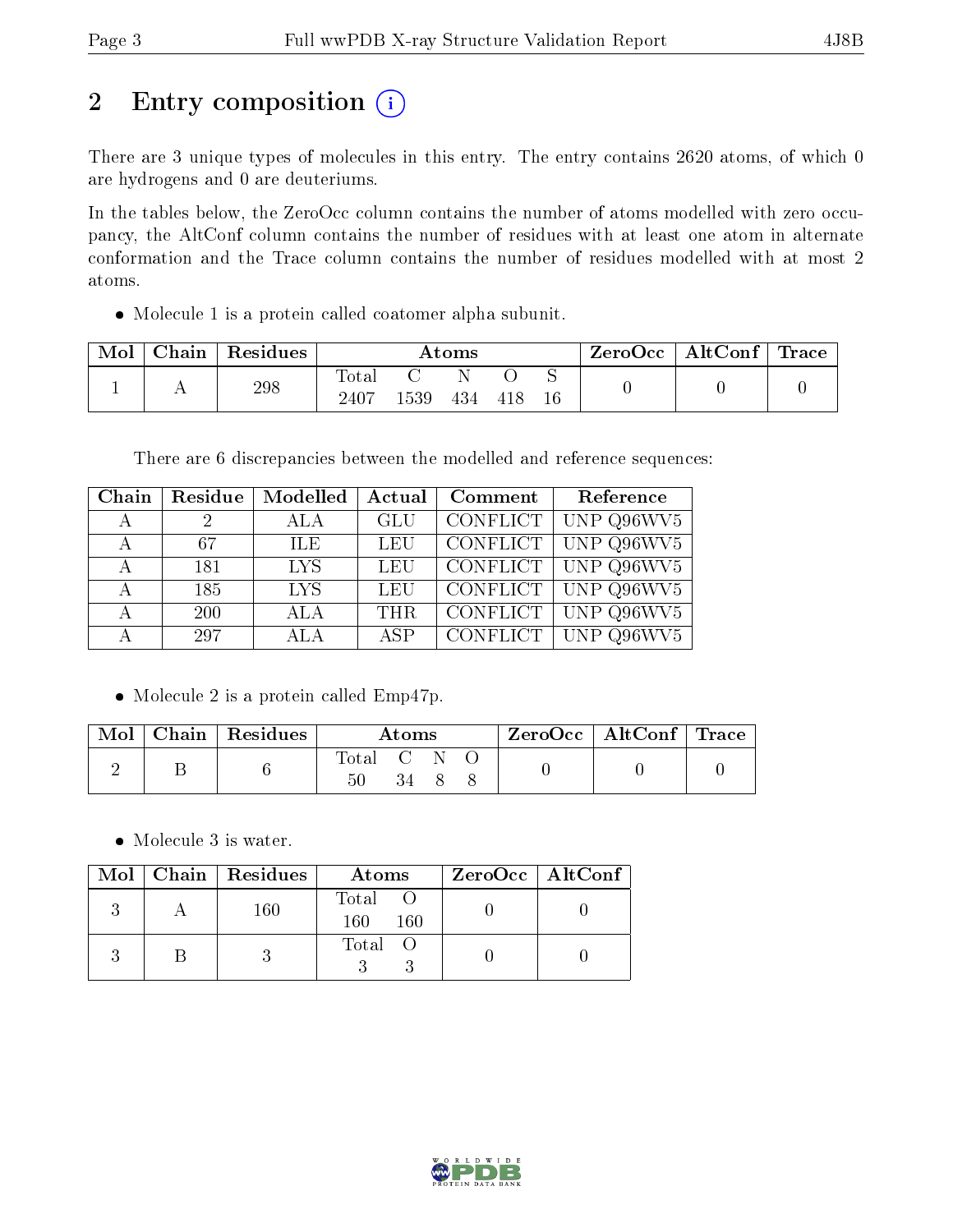# 3 Residue-property plots  $(i)$

These plots are drawn for all protein, RNA and DNA chains in the entry. The first graphic for a chain summarises the proportions of the various outlier classes displayed in the second graphic. The second graphic shows the sequence view annotated by issues in geometry and electron density. Residues are color-coded according to the number of geometric quality criteria for which they contain at least one outlier: green  $= 0$ , yellow  $= 1$ , orange  $= 2$  and red  $= 3$  or more. A red dot above a residue indicates a poor fit to the electron density (RSRZ  $> 2$ ). Stretches of 2 or more consecutive residues without any outlier are shown as a green connector. Residues present in the sample, but not in the model, are shown in grey.



• Molecule 1: coatomer alpha subunit

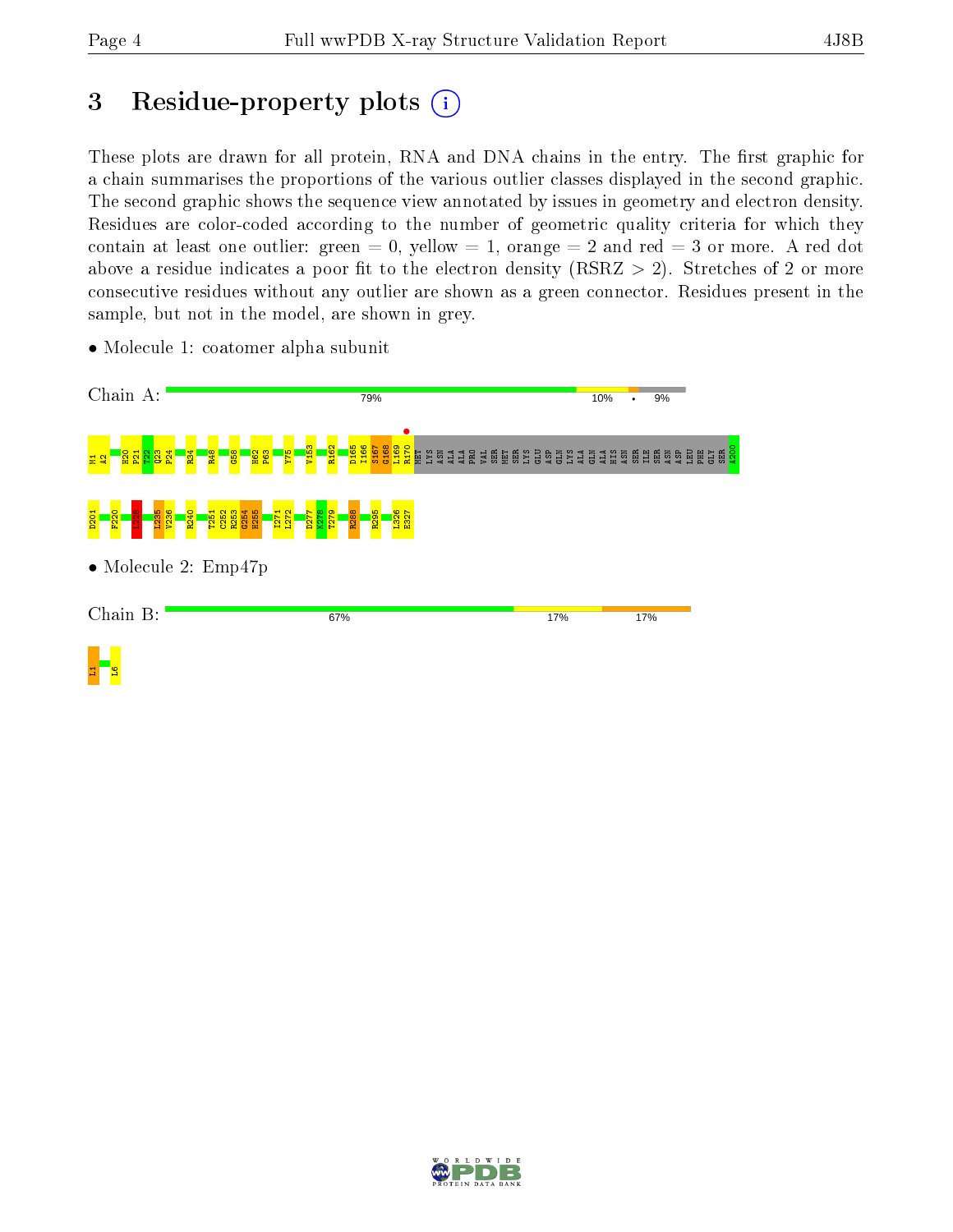# 4 Data and refinement statistics  $(i)$

| Property                                                             | Value                                           | Source     |
|----------------------------------------------------------------------|-------------------------------------------------|------------|
| Space group                                                          | P 21 21 21                                      | Depositor  |
| Cell constants                                                       | 81.96 $\AA$ 87.23 $\AA$<br>49.74Å               |            |
| a, b, c, $\alpha$ , $\beta$ , $\gamma$                               | $90.00^{\circ}$ $90.00^{\circ}$ $90.00^{\circ}$ | Depositor  |
| Resolution $(A)$                                                     | $59.73 - 1.88$                                  | Depositor  |
|                                                                      | $59.73 - 1.88$                                  | <b>EDS</b> |
| % Data completeness                                                  | $98.5(59.73-1.88)$                              | Depositor  |
| (in resolution range)                                                | $93.1(59.73-1.88)$                              | <b>EDS</b> |
| $R_{merge}$                                                          | (Not available)                                 | Depositor  |
| $\mathrm{R}_{sym}$                                                   | (Not available)                                 | Depositor  |
| $\langle I/\sigma(I) \rangle^{-1}$                                   | $1.76$ (at $1.88\text{\AA})$                    | Xtriage    |
| Refinement program                                                   | PHENIX (phenix.refine: 1.8 1069)                | Depositor  |
|                                                                      | 0.176<br>0.217<br>$\mathbb{R}^2$                | Depositor  |
| $R, R_{free}$                                                        | 0.179,<br>0.215                                 | DCC        |
| $R_{free}$ test set                                                  | 1992 reflections $(6.78\%)$                     | wwPDB-VP   |
| Wilson B-factor $(A^2)$                                              | 27.4                                            | Xtriage    |
| Anisotropy                                                           | 0.410                                           | Xtriage    |
| Bulk solvent $k_{sol}(e/\mathring{A}^3)$ , $B_{sol}(\mathring{A}^2)$ | $0.37$ , $52.7$                                 | <b>EDS</b> |
| $L$ -test for twinning <sup>2</sup>                                  | $< L >$ = 0.49, $< L^2 >$ = 0.32                | Xtriage    |
| Estimated twinning fraction                                          | No twinning to report.                          | Xtriage    |
| $F_o, F_c$ correlation                                               | 0.96                                            | <b>EDS</b> |
| Total number of atoms                                                | 2620                                            | wwPDB-VP   |
| Average B, all atoms $(A^2)$                                         | 27.0                                            | wwPDB-VP   |

Xtriage's analysis on translational NCS is as follows: The largest off-origin peak in the Patterson function is  $5.91\%$  of the height of the origin peak. No significant pseudotranslation is detected.

<sup>&</sup>lt;sup>2</sup>Theoretical values of  $\langle |L| \rangle$ ,  $\langle L^2 \rangle$  for acentric reflections are 0.5, 0.333 respectively for untwinned datasets, and 0.375, 0.2 for perfectly twinned datasets.



<span id="page-4-1"></span><span id="page-4-0"></span><sup>1</sup> Intensities estimated from amplitudes.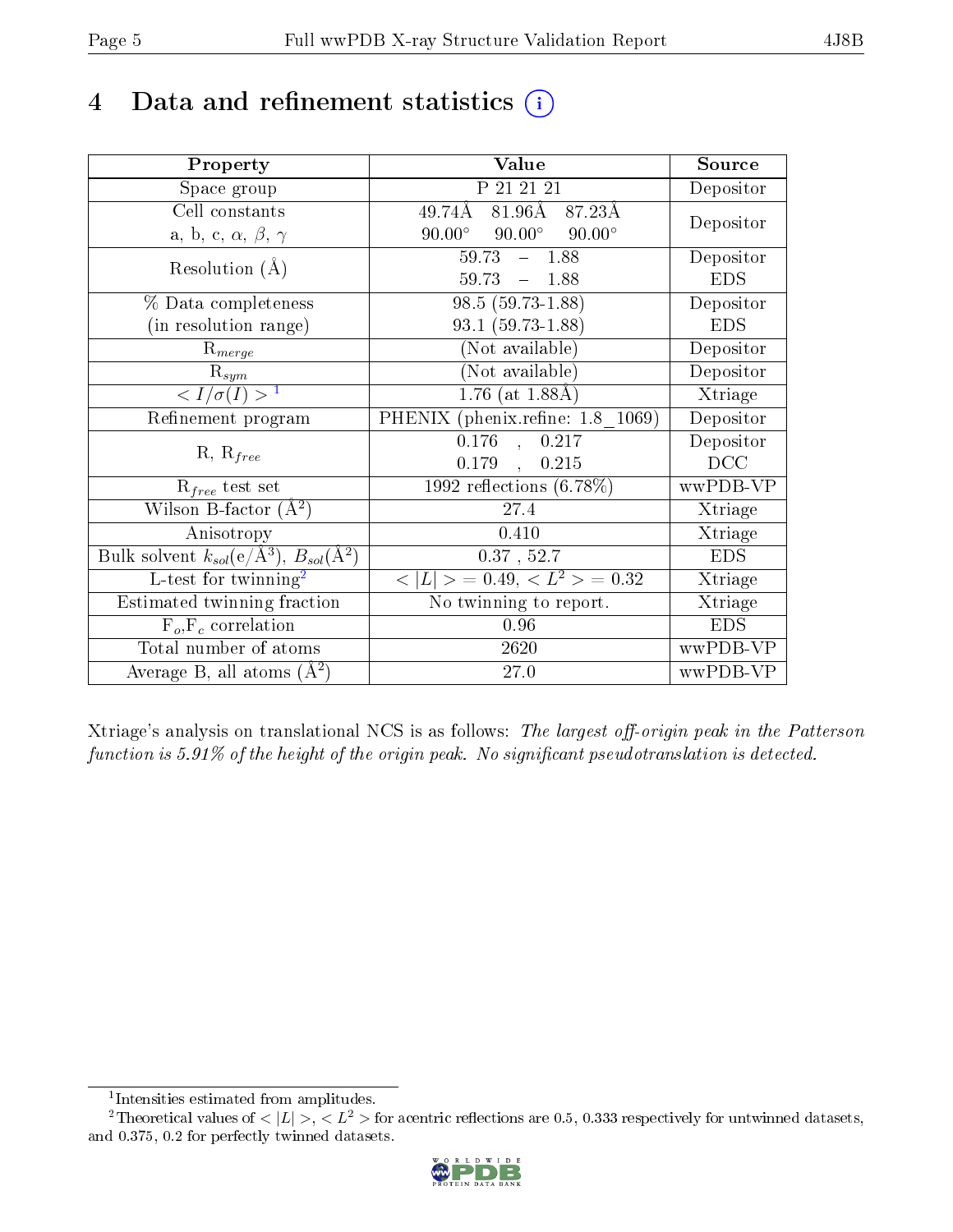# 5 Model quality  $(i)$

# 5.1 Standard geometry  $(i)$

The Z score for a bond length (or angle) is the number of standard deviations the observed value is removed from the expected value. A bond length (or angle) with  $|Z| > 5$  is considered an outlier worth inspection. RMSZ is the root-mean-square of all Z scores of the bond lengths (or angles).

| Mol      | Chain |      | Bond lengths        | Bond angles |                     |  |
|----------|-------|------|---------------------|-------------|---------------------|--|
|          |       | RMSZ | $\# Z  > 5$         | RMSZ        | # $ Z  > 5$         |  |
|          |       | 0.73 | $(0.0\%)$<br>1/2480 | 0.70        | $4/3371(0.1\%)$     |  |
| $\Omega$ |       | 1.44 | $(2.0\%)$<br>1/49   | 1.03        | 0/62                |  |
| ΑH       |       | 0.75 | 2/2529<br>$(0.1\%)$ | 0.71        | $(0.1\%)$<br>4/3433 |  |

Chiral center outliers are detected by calculating the chiral volume of a chiral center and verifying if the center is modelled as a planar moiety or with the opposite hand.A planarity outlier is detected by checking planarity of atoms in a peptide group, atoms in a mainchain group or atoms of a sidechain that are expected to be planar.

|  | $\lceil \text{Mol} \rceil$ Chain $\mid \#\text{Chirality outliers} \mid \#\text{Planarity outliers} \mid$ |
|--|-----------------------------------------------------------------------------------------------------------|
|  |                                                                                                           |

All (2) bond length outliers are listed below:

| Mol |  |        | $\parallel$ Chain   Res   Type   Atoms $\parallel$ |         | $\mid$ Observed( $\AA$ ) $\mid$ Ideal( $\AA$ ) |  |
|-----|--|--------|----------------------------------------------------|---------|------------------------------------------------|--|
|     |  |        | $C$ -O                                             | $-5.23$ |                                                |  |
|     |  | L EI I | -C-OXT                                             | $-5.16$ |                                                |  |

All (4) bond angle outliers are listed below:

| Mol | Chain | Res | Type        | Atoms      |         | Observed $(°)$ | Ideal $(°)$ |
|-----|-------|-----|-------------|------------|---------|----------------|-------------|
|     |       | 254 | GLY         | $N$ -CA-C  | $-7.52$ | 94.31          | 113.10      |
|     |       | 168 | GLY         | N-CA-C     | 6.92    | 130.39         | 113.10      |
|     |       | 228 | L EH        | $CA-CB-CG$ | 6.03    | 129.16         | 115.30      |
|     |       | 165 | $\Delta$ SP | CB-CG-OD1  | 5.18    | 122.96         | 118.30      |

There are no chirality outliers.

All (2) planarity outliers are listed below:

| Mol | Chain | Res | Type   | $\vert$ Group |
|-----|-------|-----|--------|---------------|
|     |       | 166 |        | Peptide       |
|     |       | 167 | 5 H. R | Peptide       |

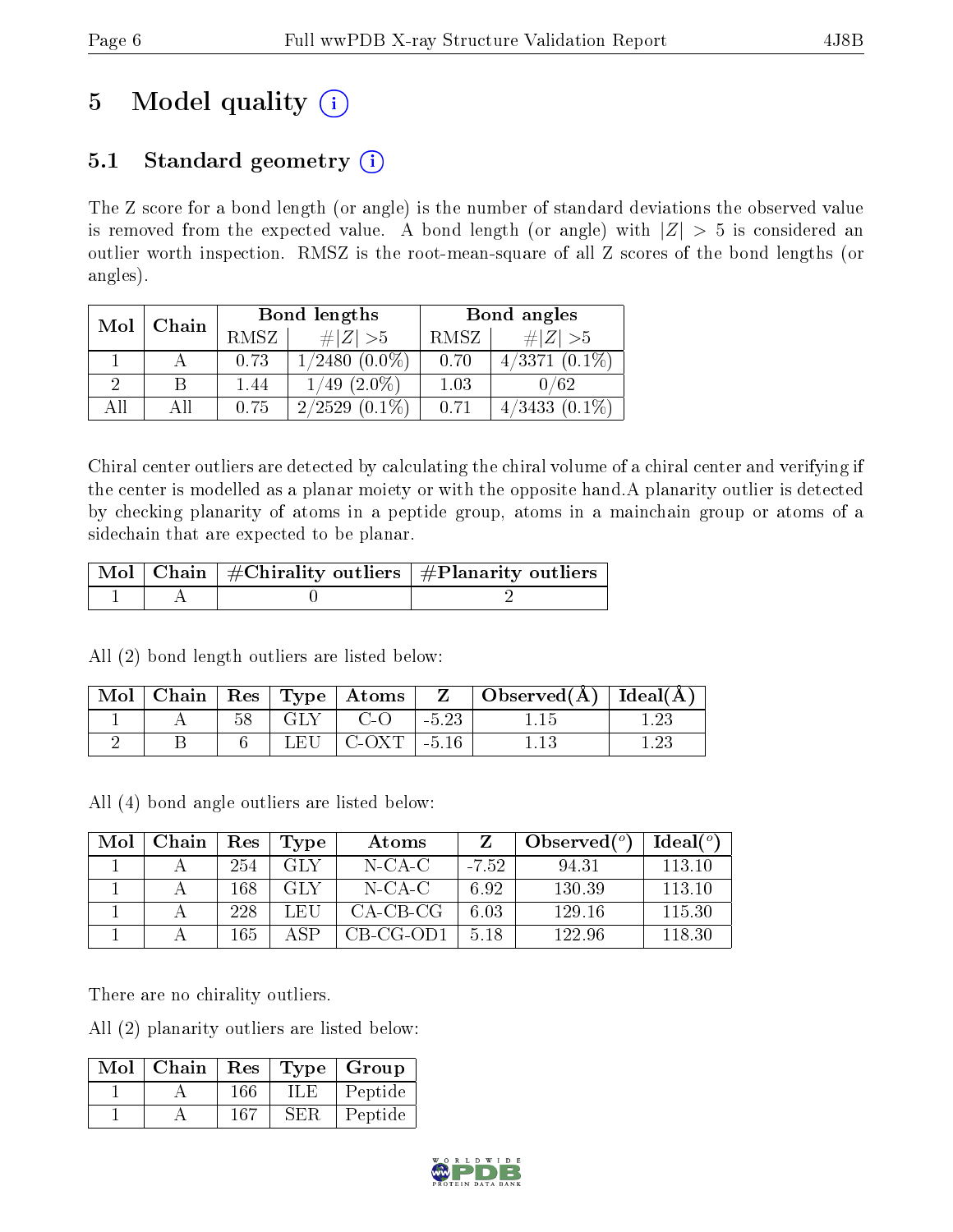### 5.2 Too-close contacts  $(i)$

In the following table, the Non-H and H(model) columns list the number of non-hydrogen atoms and hydrogen atoms in the chain respectively. The H(added) column lists the number of hydrogen atoms added and optimized by MolProbity. The Clashes column lists the number of clashes within the asymmetric unit, whereas Symm-Clashes lists symmetry related clashes.

|  |         |      |     | Mol   Chain   Non-H   H(model)   H(added)   Clashes   Symm-Clashes |
|--|---------|------|-----|--------------------------------------------------------------------|
|  | 2407    | 2319 | -98 |                                                                    |
|  |         |      |     |                                                                    |
|  | $160\,$ |      |     |                                                                    |
|  |         |      |     |                                                                    |
|  | 2620    | 2387 |     |                                                                    |

The all-atom clashscore is defined as the number of clashes found per 1000 atoms (including hydrogen atoms). The all-atom clashscore for this structure is 6.

All (29) close contacts within the same asymmetric unit are listed below, sorted by their clash magnitude.

| Atom-1             | Atom-2            | Interatomic    | Clash         |
|--------------------|-------------------|----------------|---------------|
|                    |                   | distance $(A)$ | overlap $(A)$ |
| 1: A:34: ARG:HD2   | 1:A:48:ARG:HD2    | 1.24           | 1.16          |
| 1:A:167:SER:HA     | 3: A:534: HOH:O   | 1.65           | 0.94          |
| 1:A:240:ARG:NH2    | 3:A:506:HOH:O     | 2.22           | 0.71          |
| 1: A:279:THR:HG22  | 1: A:295: ARG:HG2 | 1.72           | 0.70          |
| 1: A:167: SER: HB2 | 1:A:201:ASP:O     | 1.94           | 0.67          |
| 2:Bi:LEU:HG        | 2:B:1:LEU:O       | 1.94           | 0.66          |
| 1:A:240:ARG:NH2    | 3:A:448:HOH:O     | 2.22           | 0.59          |
| 1:A:2:ALA:H        | 1:A:327:GLU:HG2   | 1.76           | 0.51          |
| 1:A:2:ALA:H        | 1:A:327:GLU:CG    | 2.25           | 0.50          |
| 1:A:288:ARG:N      | 1:A:288:ARG:HD3   | 2.27           | 0.50          |
| 1: A:272:LEU:HD21  | 1: A:326:LEU:HD11 | 1.93           | 0.49          |
| 1:A:169:LEU:O      | 1:A:170:ARG:CB    | 2.60           | 0.48          |
| 1:A:23:GLN:HB3     | 1:A:24:PRO:HD2    | 1.95           | 0.47          |
| 1: A:295:ARG:NE    | 3:A:523:HOH:O     | 1.95           | 0.47          |
| 1:A:153:VAL:H B    | 1: A:220: PHE: CZ | 2.51           | 0.45          |
| 1: A:1: MET:HG3    | 1:A:327:GLU:HG3   | 1.99           | 0.45          |
| 1:A:34:ARG:HD2     | 1:A:48:ARG:CD     | 2.17           | 0.45          |
| 1: A: 235: LEU: HG | 1:A:251:THR:CG2   | 2.48           | 0.44          |
| 1:A:254:GLY:O      | 1: A: 255: HIS: O | 2.36           | 0.44          |
| 1: A:62: HIS: CG   | 1: A:63: PRO:HD2  | 2.53           | 0.44          |
| 1:A:236:VAL:HB     | 1: A:252: CYS:HB2 | 2.01           | 0.42          |
| 1:A:162:ARG:NH2    | 3: A:516: HOH:O   | 2.37           | 0.42          |
| 1: A:162:ARG:NE    | 3: A:516:HOH:O    | 2.39           | 0.42          |

Continued on next page...

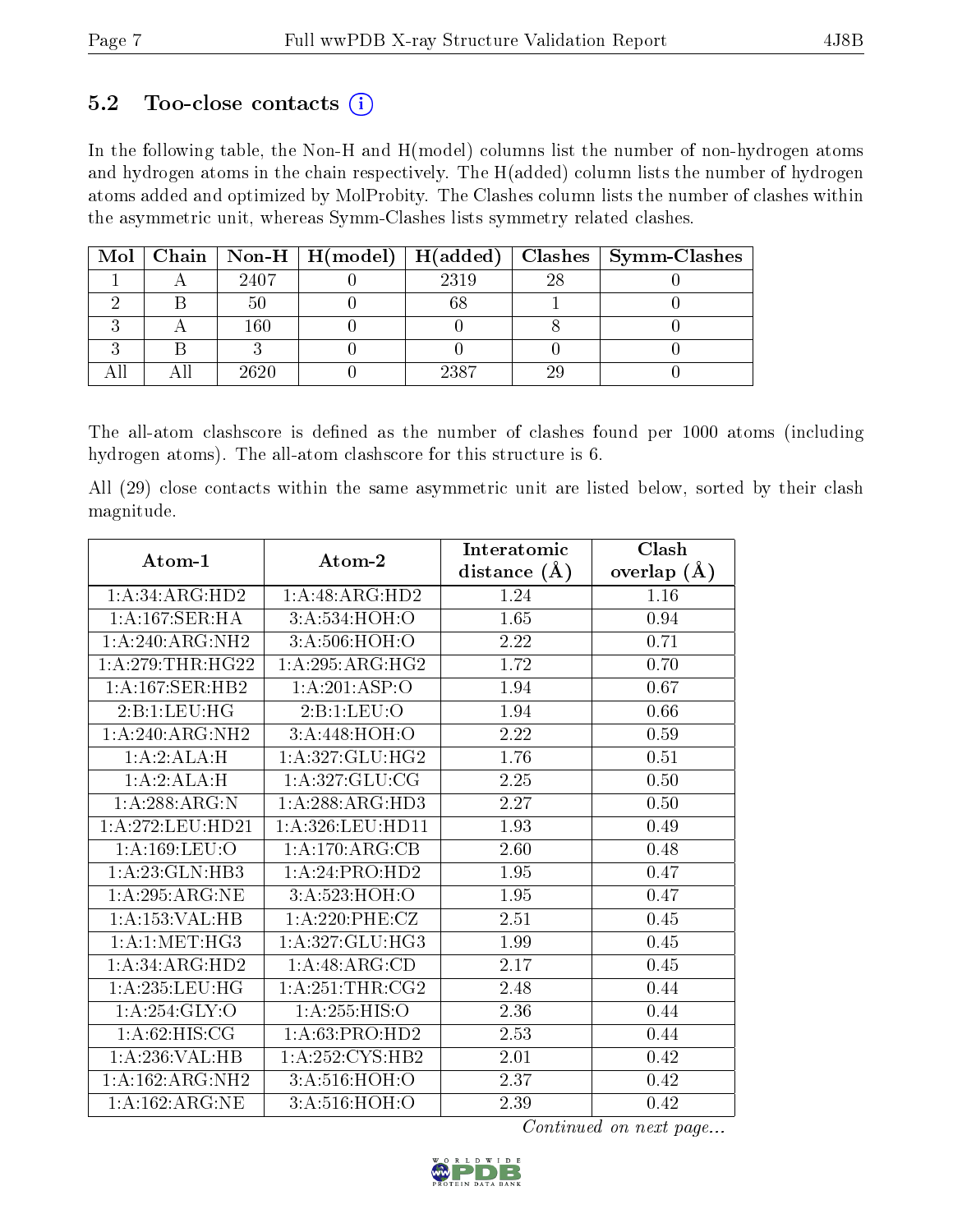|--|

| Atom-1            | Atom-2           | Interatomic<br>distance $(A)$ | Clash<br>overlap<br>(A) |
|-------------------|------------------|-------------------------------|-------------------------|
| 1: A:253:ARG:NE   | 3:A:528:HOH:O    | 2.15                          | 0.42                    |
| 1: A:20: HIS: CG  | 1:A:21:PRO:HD2   | 2.54                          | 0.42                    |
| 1: A:228:LEU:HD21 | 1:A:271:ILE:HG23 | 2.02                          | 0.42                    |
| 1:A:255:HIS:HA    | 1: A:277:ABP:OD2 | 2.21                          | 0.41                    |
| 1:A:235:LEU:HG    | 1:A:251:THR:HG21 | 2.03                          | 0.40                    |
| 1:A:253:ARG:NH2   | 3: A:528: HOH: O | 2.52                          | በ 4በ                    |

Continued from previous page...

There are no symmetry-related clashes.

### 5.3 Torsion angles  $(i)$

#### 5.3.1 Protein backbone  $(i)$

In the following table, the Percentiles column shows the percent Ramachandran outliers of the chain as a percentile score with respect to all X-ray entries followed by that with respect to entries of similar resolution.

The Analysed column shows the number of residues for which the backbone conformation was analysed, and the total number of residues.

| Mol | Chain | Analysed                     | Favoured     | Allowed   Outliers |          | Percentiles     |
|-----|-------|------------------------------|--------------|--------------------|----------|-----------------|
|     |       | $294/327(90\%)$   276 (94\%) |              | 16(5%)             | $2(1\%)$ | <b>22</b><br>11 |
|     |       | $4/6$ (67\%)                 | $4(100\%)$   |                    |          | 100<br>100      |
| All | All   | $298/333(90\%)$              | 280 $(94\%)$ | 16(5%)             | $2(1\%)$ | 11<br>22        |

All (2) Ramachandran outliers are listed below:

| Mol | Chain | Res | Type |
|-----|-------|-----|------|
|     |       | -68 |      |
|     |       | 255 |      |

#### 5.3.2 Protein sidechains  $\left( \widehat{\mathbf{i}} \right)$

In the following table, the Percentiles column shows the percent sidechain outliers of the chain as a percentile score with respect to all X-ray entries followed by that with respect to entries of similar resolution.

The Analysed column shows the number of residues for which the sidechain conformation was analysed, and the total number of residues.

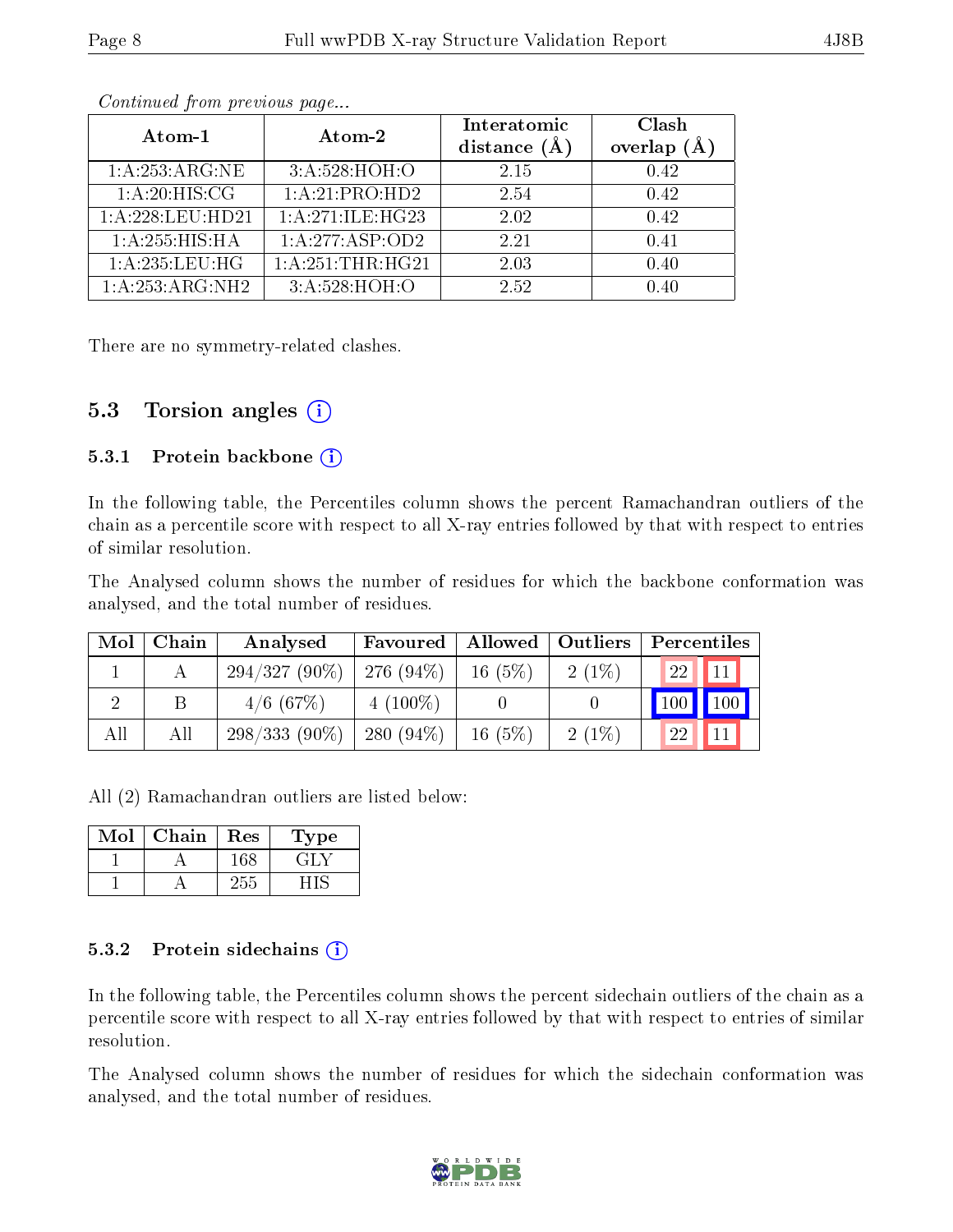| Mol | Chain | Analysed        | Rotameric   | $\blacksquare$ Outliers | Percentiles       |
|-----|-------|-----------------|-------------|-------------------------|-------------------|
|     |       | $258/286(90\%)$ | 254 (98\%)  | $4(2\%)$                | 62<br>56          |
|     |       | $6/6$ (100\%)   | 5(83%)      | 1(17%)                  | $\boxed{0}$<br> 2 |
| All | Αll   | $264/292(90\%)$ | $259(98\%)$ | $5(2\%)$                | .57<br>49         |

All (5) residues with a non-rotameric sidechain are listed below:

| Mol | Chain | Res | Type       |
|-----|-------|-----|------------|
|     |       | 75  | TYR.       |
|     |       | 228 | LEU        |
|     |       | 235 | LEU        |
|     |       | 288 | $\rm{ARG}$ |
|     |       |     | LEU        |

Some sidechains can be flipped to improve hydrogen bonding and reduce clashes. There are no such sidechains identified.

#### 5.3.3 RNA [O](https://www.wwpdb.org/validation/2017/XrayValidationReportHelp#rna)i

There are no RNA molecules in this entry.

#### 5.4 Non-standard residues in protein, DNA, RNA chains (i)

There are no non-standard protein/DNA/RNA residues in this entry.

### 5.5 Carbohydrates (i)

There are no carbohydrates in this entry.

### 5.6 Ligand geometry (i)

There are no ligands in this entry.

### 5.7 [O](https://www.wwpdb.org/validation/2017/XrayValidationReportHelp#nonstandard_residues_and_ligands)ther polymers (i)

There are no such residues in this entry.

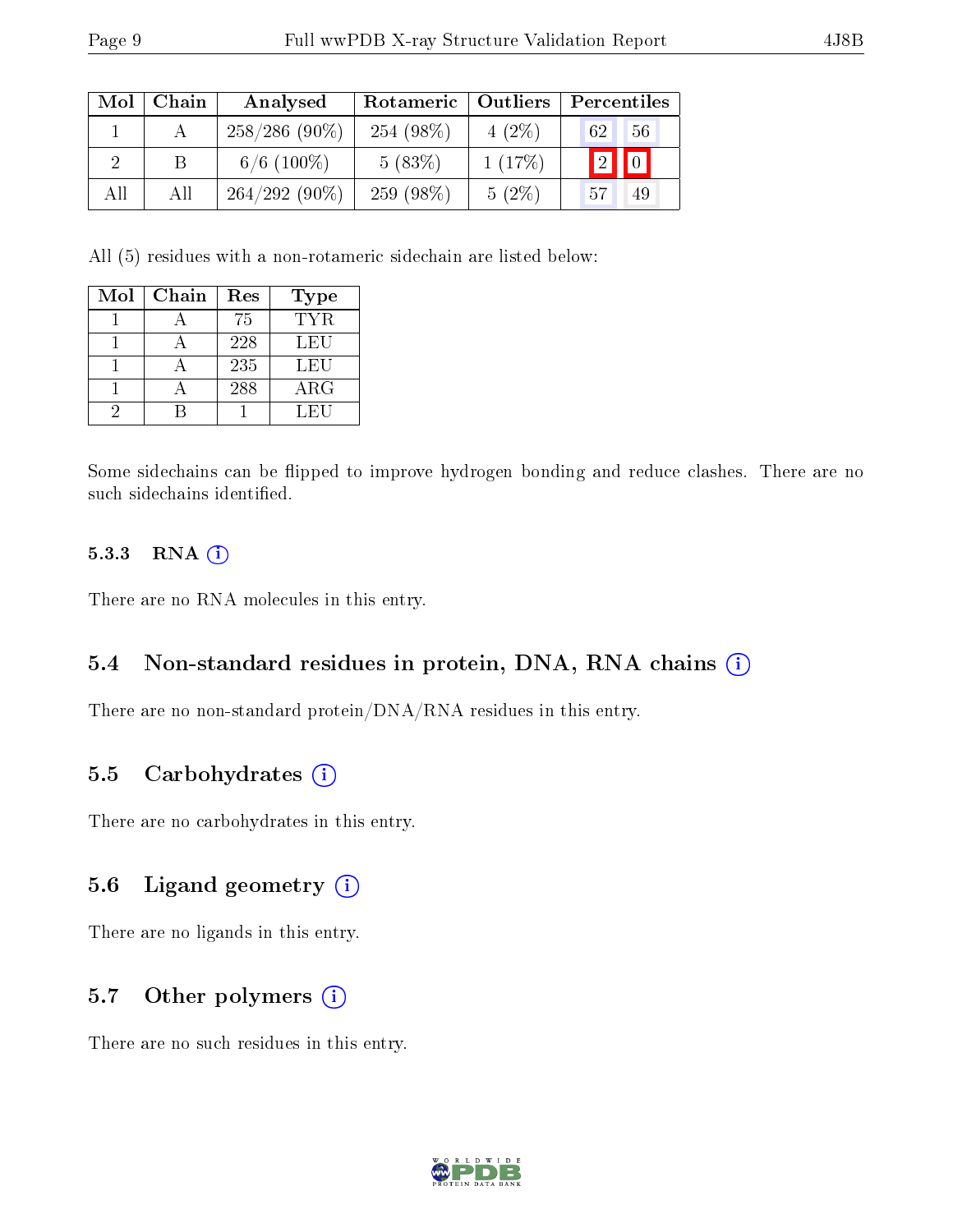# 5.8 Polymer linkage issues (i)

There are no chain breaks in this entry.